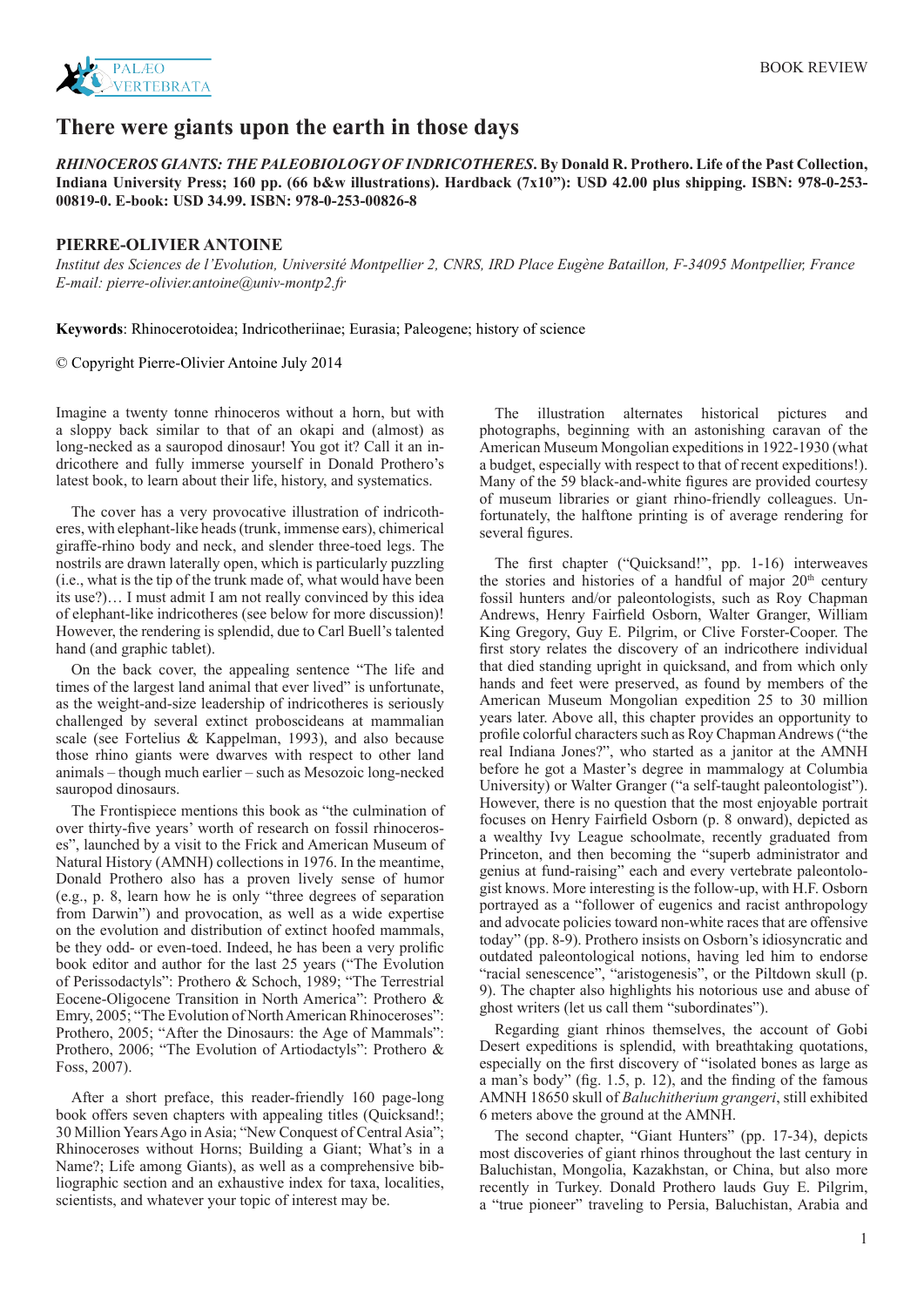Burma, or Bhutan, and unraveling the geology and paleontology of such remote areas. Interestingly, fig. 2.1 (p. 18) illustrates the first map of indricothere-yielding regions of Asia, by Osborn (1923), with Baluchistan as a separate entity (Pakistan was not yet a country). Pilgrim (1910) was "the first to discover and name indricothere specimens", referred to as "*Aceratherium bugtiense*", a species still valid today, even if the genus concerned has long proven to gather true rhinos (i.e. rhinocerotids) instead of hyracodontids. Then Forster-Cooper (1911) assigned this species to a new genus, *Paraceratherium*, which has a bunch of junior synonyms (including "*Thaumastotherium* Forster Cooper, 1913", "*Indricotherium* Borissiak, 1915", or "*Baluchitherium* Osborn, 1923" for the most famous of them). Later on, as a Director of the British Museum of Natural History (BMNH), Forster-Cooper organized the move of the BMNH collections to Tring, 50 km away from London, before the city got repeatedly and severely bombed by the Luftwaffe during World War II [Unfortunately, a similar catastrophe had not been anticipated sixty five years later, when most giant rhino remains unearthed by the French-Balochi expeditions in the Bugti Hills (1995-2004), led by Jean-Loup Welcomme, were bombed away in Dera Bugti in April 2006]. Donald Prothero then shifts to the Turgai area in Kazakhstan, where the origin of "*Indricotherium*", a genus named by Borissiak (1915) after the fabulous "Indrik beast" of the Russian folklore, is to be found. Along a timeline, he depicts a brief history of Chinese paleontology and early pioneers, evoking the first giant rhino discoveries from China (Inner Mongolia) by Teilhard de Chardin (1926) or the recognition of the earliest indricothere, the middle Eocene four-toed *Juxia*, by Chow & Chiu (1964).

"Land of the Giants" (pp. 35-51) encompasses contemporary findings of indricotheres (1970s onward), mostly in regions having already yielded giant rhino remains in the past, such as Baluchistan ("Welcomme years"; 1995-2004), Mongolia, China, or Kazakhstan. However, a short section is dedicated to isolated – and somewhat puzzling – specimens found in Eastern Europe (Romania, Bulgaria) and the Caucasus (Benara, Georgia). Finally, the ongoing history, with recent finds and continuing efforts south to the Black Sea, in upper Oligocene deposits of Turkey, both in North Central Anatolia (Antoine *et al.*, 2008) and close to the Armenian border (Sen *et al*., 2011) [Coincidentally, at the time of writing, I am flying over Balkans, to join a Turkish team for excavating a newly found skeleton of *Paraceratherium* in the Çankırı-Çorum Basin, North Central Anatolia].

The book then extends its scope ("Rhino Roots", pp. 52-66), with a summary of early rhino evolution. These small and hornless forest dwellers experienced a huge specific diversity in mid-Cenozoic times, especially in northern landmasses. Prothero puts the indricotheres into their systematic context: indricotheres were giant representatives of Hyracodontidae, the family sister group to that of Recent rhinos (Rhinocerotidae). That extinct family encompassed both giant rhinos and much smaller forms (hyracodontines, goat-sized) during the Eocene-Oligocene interval.

In "What's in a name?" (pp. 67-86), the author exposes the basics of systematics, nomenclature, and taxonomy as being "the rules of the road" (principles of priority and coordination, definition of type specimens). He exemplifies these rules using indricothere systematics, thus clarifying their generic assignments and synonymy (with the continuing struggle between "splitters" and "lumpers" as a background). Accordingly, *Paraceratherium* Forster-Cooper, 1911 has priority over other generic names, if all Oligocene indrico-

theres are to be gathered within a single genus (which might be doubtful at least for *Dzungariotherium orgosensis*, which has a pretty distinctive mandible). To support his assumption, Prothero extrapolates the hypothesized "home range" (1,000 km2) and undisputed dispersal ability of indricotheres, based on those of recent large-bodied land mammals. Be that as it may, a comprehensive phylogenetic analysis is still badly needed to make a decisive statement on that long running debate.

The next chapter ("Building a Giant", pp. 87-106) focuses on the reconstruction of indricotheres, starting with that of the unrivalled American Museum skull (fig. 6.1, p. 88; Granger & Gregory, 1936), then providing details on the okapi-like early indricothere *Juxia*, as provided by Qiu & Wang, 2007). Therein (p. 90) lies the explanation for the "elephant ear" hypothesis, with ears as giant air-conditioners for those warm-blooded beasts, living in supposedly warm Oligocene times! Much more convincing is the interpretation of indricotheres as unguligrade runners, based on their autopodial morphology and regardless of their huge size. In "Putting flesh on the skeleton", Prothero maps out life restorations of giant rhinos, beginning with Osborn's (1923) Indian rhino-like reconstruction, long proven to be incorrect in most proportions. Prothero and I agree that the most remarkable skeleton reconstruction of all times was provided by Gromova (1959), from a partial individual unearthed in the Aral Sea region, Kazakhstan. The follow-up ("Constraints on Giants", pp. 100-103) focuses on speculative constraints such as thermoregulation (life by water puddles; skin color similar to that of living elephants), digestion (hindgut fermenters, as all perissodactyls; huge amount of daily food), locomotion, home range, predation, and life habits (e.g., unrivalled longevity expected). Naturally, the chapter ends up with body weight estimates ("Weight problems", pp. 103-106), ranging from 5 up to 34 tonnes – depending on proxies and/or authors –, with reasonable estimates around 15-17 tonnes.

The last section ("Paradise Lost", pp. 107-121) discloses climatic hazards in deep time, from the greenhouse of the dinosaurs to the Big Chill (Eocene-Oligocene cooling episode, coeval to the "*Grande Coupure*", c. 34 Mya), and highlights their bearing on life and distribution of land mammals in general. In "Where have all the giants gone?", the causes of giant rhino extinction are evoked, ranging from life-history traits (huge body size and presumed slow reproductive rate) to environmental changes, or interspecific competition with other megaherbivores (e.g., rhinocerotids and new incomers, such as proboscideans). As usual, those parameters may have interacted, which eventually led to the disappearance of those giants by the end of the Oligocene epoch: "all we have is their incredibly huge skeletons to inspire awe and amazement and to give us a window into a world long gone" (p. 121).

Donald R. Prothero is second to none for telling stories, as well as for revealing a well-documented and pretty convincing history of other "giants of the past", such as Osborn, Pilgrim, or Forster-Cooper, still brightened by a collection of off-therecord anecdotes. To my knowledge, no other paleontological book manages to paint such a story against such a prominent economic and political background (Great Depression; World Wars I and II; decolonization; Cold War; Soviet Union rise and demise; Cultural Revolution). As usual, Don teaches us with an unrivalled sense of humor and no fear of political incorrectness. I dig that!